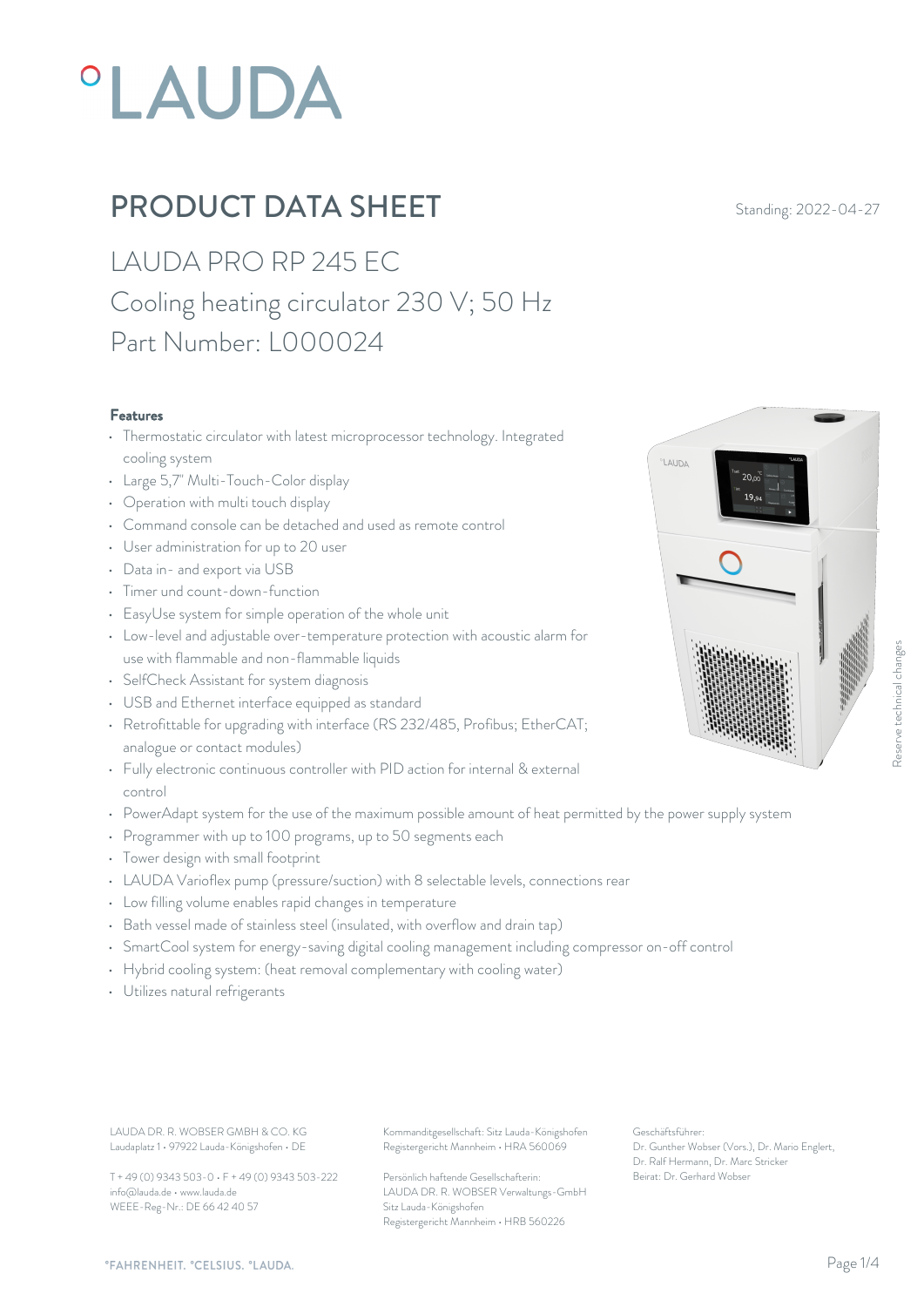

# PRODUCT DATA SHEET Standing: 2022-04-27

LAUDA PRO RP 245 EC Cooling heating circulator 230 V; 50 Hz Part Number: L000024



Working temperature min. -45 °C 200 °C



Working temperature max.  $200\text{ °C}$ 

#### Technical Features (according to DIN 12876)

| Working temperature range                                                                                                           | $-45200 °C$                                                                                                                     |                                                                                                                                         |
|-------------------------------------------------------------------------------------------------------------------------------------|---------------------------------------------------------------------------------------------------------------------------------|-----------------------------------------------------------------------------------------------------------------------------------------|
| Operating temperature range                                                                                                         | $-45200 °C$                                                                                                                     |                                                                                                                                         |
| Ambient temperature range                                                                                                           | 540 °C                                                                                                                          |                                                                                                                                         |
| Temperature stability                                                                                                               | $0.05 \pm K$                                                                                                                    |                                                                                                                                         |
| Heater power max.                                                                                                                   | $2.5$ kW                                                                                                                        |                                                                                                                                         |
| Power consumption max.                                                                                                              | 3.7 kW                                                                                                                          |                                                                                                                                         |
| Current max.                                                                                                                        | 16 A                                                                                                                            |                                                                                                                                         |
| Pump Pressure max.                                                                                                                  | 0.7 <sub>bar</sub>                                                                                                              |                                                                                                                                         |
| Pump suction max.                                                                                                                   | 0.4 bar                                                                                                                         |                                                                                                                                         |
| Pump flow rate pressure max.                                                                                                        | 22 L/min                                                                                                                        |                                                                                                                                         |
| Pump flow max. pressure                                                                                                             | 20 L/min                                                                                                                        |                                                                                                                                         |
| In / Outlet connection thread (outside)                                                                                             | $M16 \times 1$                                                                                                                  |                                                                                                                                         |
| In / Outlet Ø olives                                                                                                                | $13 \, \mathrm{mm}$                                                                                                             |                                                                                                                                         |
| Filling volume min.                                                                                                                 | 2.4L                                                                                                                            |                                                                                                                                         |
| Filling volume max.                                                                                                                 | 4.4L                                                                                                                            |                                                                                                                                         |
| Overall dimensions (WxDxH)                                                                                                          | $300 \times 430 \times 675$ mm                                                                                                  |                                                                                                                                         |
| Weight                                                                                                                              | 43 kg                                                                                                                           |                                                                                                                                         |
| Refrigerant stage 1                                                                                                                 |                                                                                                                                 | R-290 (GWP 3); 0.120 kg; 0.0 t CO2-eq                                                                                                   |
| Power supply                                                                                                                        | 230 V; 50 Hz                                                                                                                    |                                                                                                                                         |
| Power plug                                                                                                                          |                                                                                                                                 | Power cord with angled plug (CEE7/7)                                                                                                    |
|                                                                                                                                     |                                                                                                                                 |                                                                                                                                         |
| LAUDA DR. R. WOBSER GMBH & CO. KG<br>Laudaplatz 1 · 97922 Lauda-Königshofen · DE<br>T + 49 (0) 9343 503-0 · F + 49 (0) 9343 503-222 | Kommanditgesellschaft: Sitz Lauda-Königshofen<br>Registergericht Mannheim · HRA 560069<br>Persönlich haftende Gesellschafterin: | Geschäftsführer:<br>Dr. Gunther Wobser (Vors.), Dr. Mario Englert,<br>Dr. Ralf Hermann, Dr. Marc Stricker<br>Beirat: Dr. Gerhard Wobser |

T + 49 (0) 9343 503-0 • F + 49 (0) 9343 503-222 info@lauda.de • www.lauda.de WEEE-Reg-Nr.: DE 66 42 40 57

> Persönlich haftende Gesellschafterin: Beirat: Dr. Gerhard Wobse LAUDA DR. R. WOBSER Verwaltungs-GmbH Sitz Lauda-Königshofen Registergericht Mannheim • HRB 560226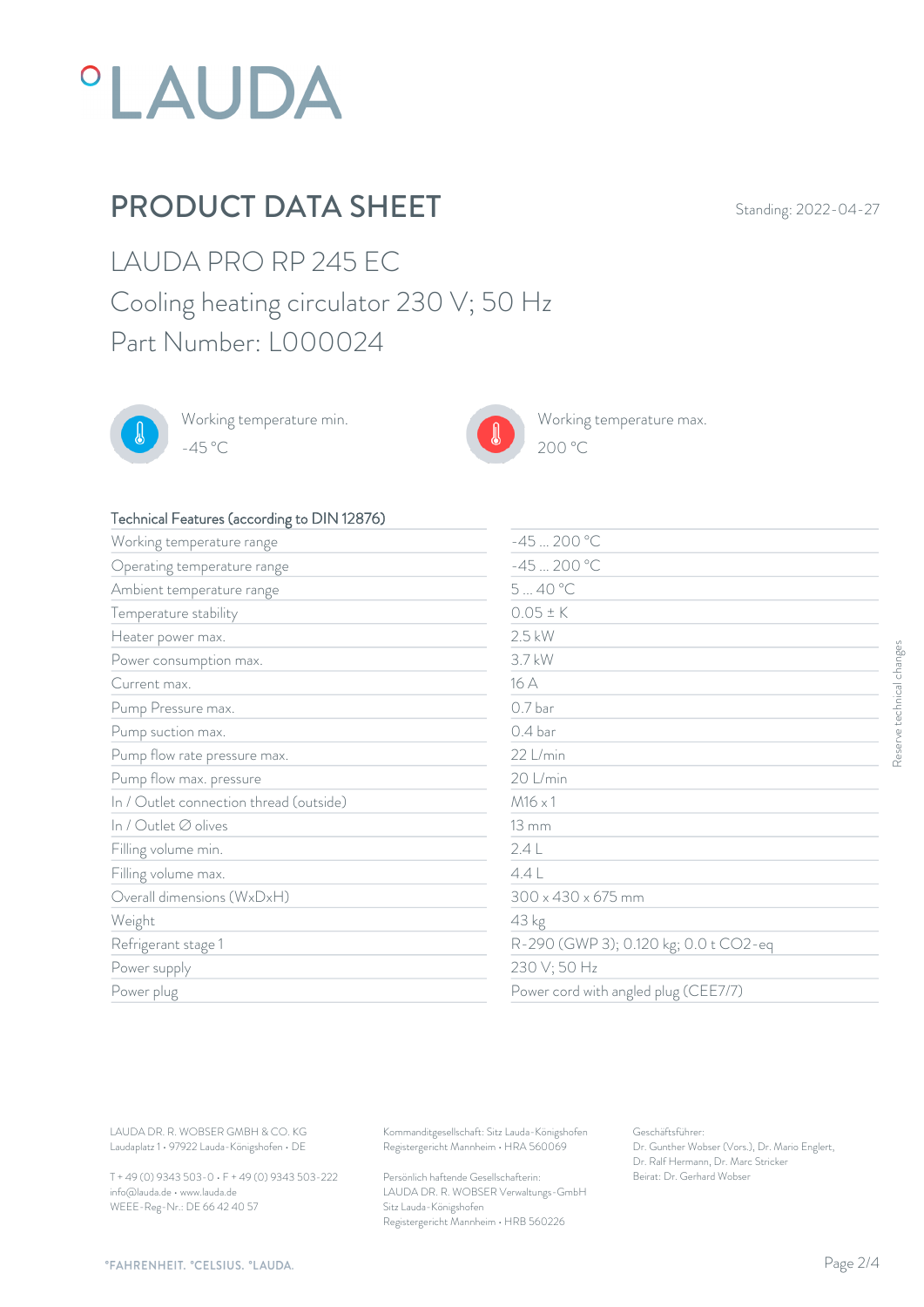

# PRODUCT DATA SHEET Standing: 2022-04-27

# LAUDA PRO RP 245 EC Cooling heating circulator 230 V; 50 Hz Part Number: L000024

| Temperature                                                                      | Pump stage                                      | Heat transfer liquid                                                                   | Cooling Capacity 50 Hz                                                                                    |                           |
|----------------------------------------------------------------------------------|-------------------------------------------------|----------------------------------------------------------------------------------------|-----------------------------------------------------------------------------------------------------------|---------------------------|
| 20 °C                                                                            | $\,8\,$                                         | Ethanol                                                                                | $0.8$ kW                                                                                                  |                           |
| $10^{\circ}$ C                                                                   | $\,8\,$                                         | Ethanol                                                                                | 0.8 kW                                                                                                    |                           |
| $O^{\circ}C$                                                                     | $\,8\,$                                         | Ethanol                                                                                | 0.8 kW                                                                                                    |                           |
| $-10\text{ °C}$                                                                  | $\,8\,$                                         | Ethanol                                                                                | 0.53 kW                                                                                                   |                           |
| $-20 °C$                                                                         | $\varDelta$                                     | Ethanol                                                                                | 0.34 kW                                                                                                   |                           |
| $-30 °C$                                                                         | $\varDelta$                                     | Ethanol                                                                                | 0.15 kW                                                                                                   |                           |
| $-35^{\circ}$ C                                                                  | $\varDelta$                                     | Ethanol                                                                                | 0.09 kW                                                                                                   |                           |
| $-40 °C$                                                                         | $\ensuremath{\mathcal{A}}$                      | Ethanol                                                                                | 0.04 kW                                                                                                   | Reserve technical changes |
| $-45^{\circ}$ C                                                                  | $\overline{2}$                                  | Ethanol                                                                                | $0.01$ kW                                                                                                 |                           |
|                                                                                  |                                                 |                                                                                        |                                                                                                           |                           |
| LAUDA DR. R. WOBSER GMBH & CO. KG<br>Laudaplatz 1 · 97922 Lauda-Königshofen · DE |                                                 | Kommanditgesellschaft: Sitz Lauda-Königshofen<br>Registergericht Mannheim · HRA 560069 | Geschäftsführer:<br>Dr. Gunther Wobser (Vors.), Dr. Mario Englert,<br>Dr. Ralf Hermann, Dr. Marc Stricker |                           |
|                                                                                  | T + 49 (0) 9343 503-0 · F + 49 (0) 9343 503-222 | Persönlich haftende Gesellschafterin:                                                  | Beirat: Dr. Gerhard Wobser                                                                                |                           |

#### Standard accessories

- 2 screw caps, 2 closing plugs
- 2 nipples 13 mm for pump connectors
- 2 nipples 10 mm with screw cap G3/8 for cooling water

T + 49 (0) 9343 503-0 • F + 49 (0) 9343 503-222 info@lauda.de • www.lauda.de WEEE-Reg-Nr.: DE 66 42 40 57

> Persönlich haftende Gesellschafterin: Beirat: Dr. Gerhard Wobse LAUDA DR. R. WOBSER Verwaltungs-GmbH Sitz Lauda-Königshofen Registergericht Mannheim • HRB 560226